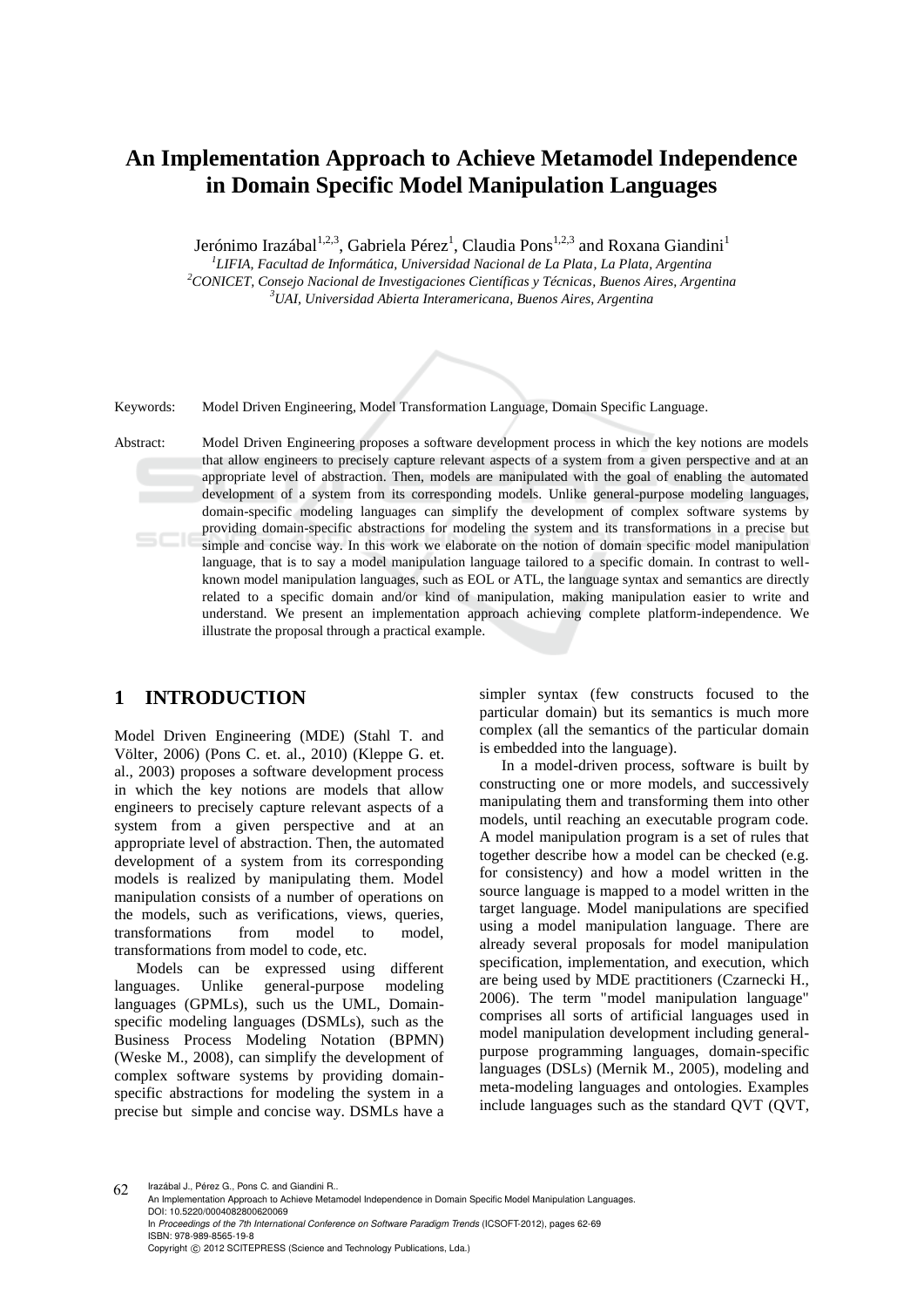2005), ATL (ATL, 2006) (Jouault F., 2005) and EOL (Kolovos D. et. al., 2006).

These languages are specific for defining model manipulations but they are independent of any modeling domain; so they contain complex constructs referring to pattern matching mechanisms, control structures, etc. This can eventually compromise the primary aims for which the DSML was built: domain focus and conciseness. Consequently, an extra level of specialization should be achieved on them; we can define a manipulation language specifically addressed to a given domain, that is to say, a Domain Specific Model Manipulation Language (DSMML). For example, we can create a language dedicated to the definition of transformations between data-base models or a language addressed to the definition of transformations between business process models.

In this context, if we would like to take advantage of a very specific manipulation language we face the problem of implementing such a new language. There exist powerful frameworks for the definition of domain specific languages, such as Eclipse (GME, 2006) (Gronback R., 2009) and Microsoft DSL Tools (Cook S. et. al., 2007) (Greenfield J. et. al., 2004).

In the present work we describe a proposal for defining domain specific model manipulation languages and also we analyze a novel way to define their semantics. Our proposal consists in using MDE tools themselves for the implementation of such languages, which improves modularity and reuse. The article is organized as follows. Section 2 presents the main features of our proposal to define domain specific manipulation languages using MDE tools. Section 3 illustrates the use of the approach by the definition of a new DSMML. Section 4 compares our approach with related research and finally Section 5 presents the conclusions.

## **2 DSMML SEMANTICS: IMPLEMENTATION SCHEMA**

Any language consists of two main elements: a syntactic notation (syntax) which is a set of elements that can be used in the communication, together with their meaning (semantics). The term "syntax" refers to the notation of the language. Syntactic issues focus purely on the notational aspects of the language, completely disregarding any meaning. On the other hand, the "semantics" assigns an unambiguous meaning to each syntactically allowed phrase in the language. To be useful in the computer

engineering discipline, any language must come complete with rigid rules prescribing the allowed form of a syntactically well formed program, and also with formal rules prescribing its semantics.

In programming language theory, semantics is the field concerned with the rigorous mathematical study of the meaning of languages. The formal semantics of a language is given by a mathematical structure that describes the possible computations expressed by the language. There are many approaches to formal semantics, among them the denotational semantics approach is one of the most applied. According to this approach each phrase in the language is translated into a denotation, i.e. a phrase in some other language. Denotational semantics loosely corresponds to compilation, although the "target language" is usually a mathematical formalism rather than another computer language. Formal semantics allows a clear understanding of the meaning of languages but also enables the verification of properties such as program correctness, termination, performance, equivalence between programs, etc.

Technically, a semantic definition for a language consists of two parts a semantic domain and a semantic mapping, denoted μ, from the syntax to the semantic domain. In particular, our proposal consists in using a well known manipulation language as the semantic domain for the definition of the new DSMML´s semantics. Then, the semantic function μ is defined by a transformation written in a model-totext transformation language (such as MOFScript (Oldevik J., 2006)). This M2T transformation takes a program written in the DSMML as input, and generates a program written in a general purpose manipulation language (such as EOL) as output. This schema is described in Figure 1.



Figure 1: Transformation scenario.

The advantage of this technique is that the wellknown manipulation language has already a welldefined semantics and provides an execution environment. So, the semantics of the new language becomes formally described and it is executable.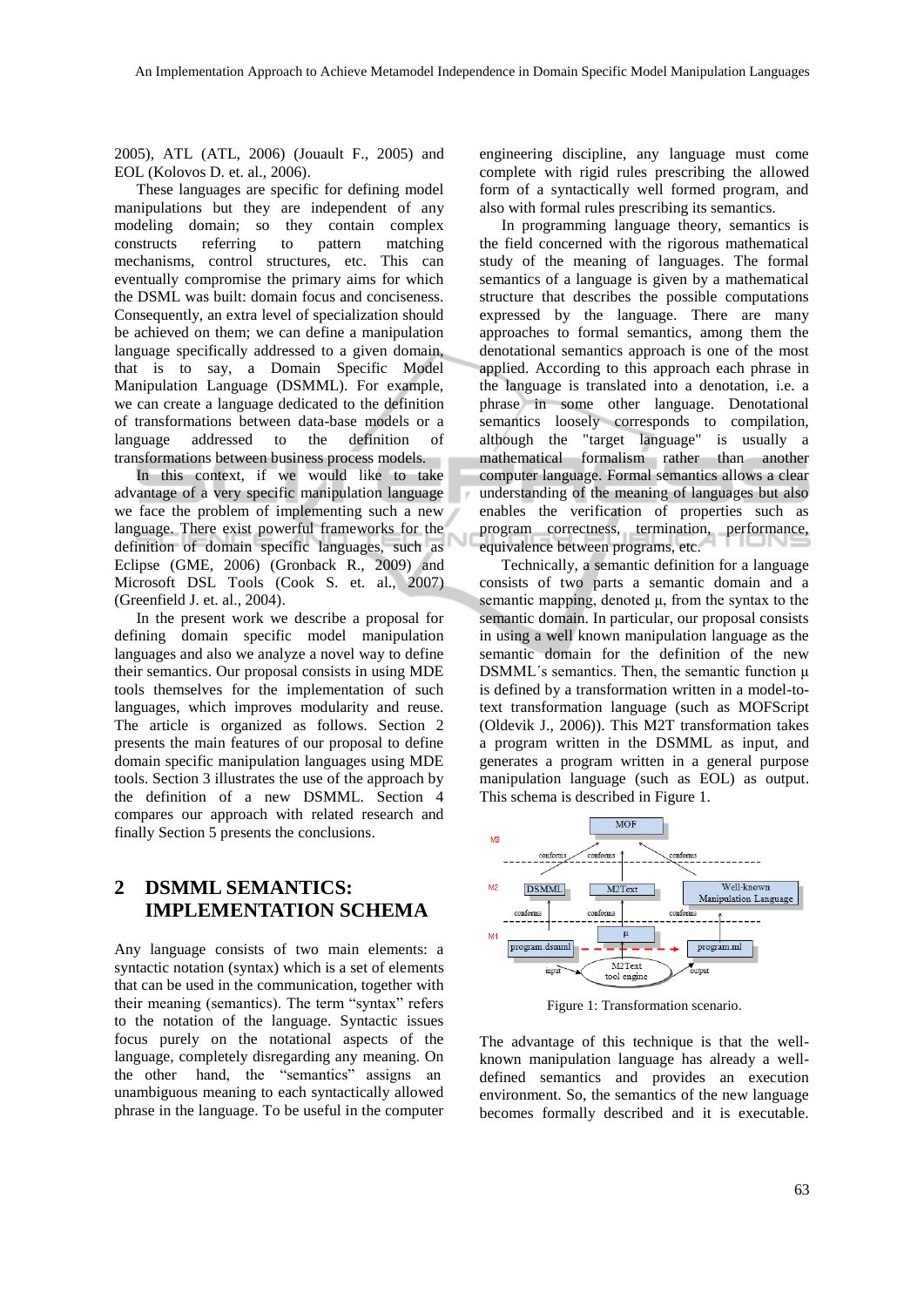Additionally, the semantic definition is understandable and adaptable because it is expressed in terms of a well-known high-level language.

### **3 USE CASE**

In this section we present a new DSMML using the proposed approach. This section is organized as follows; first we introduce the domain, then we propose different meta-models for a simplified version of the domain. Next, we present the new DSMML trough some examples. And finally we describe the most relevant issues of its implementation.

#### **3.1 Workout Plan Domain**

In websites related to running we frequently see tables such as the one showed in Figure 2. Such tables describe workout plans to help people to reach their fitness goals. The workout plan usually has a duration expressed in weeks and each day of the week contains a list of exercises that must be done with specific requirements, such as intensity and duration. Given that we are considering this domain just to exemplify our approach, we will restrict its functionality by giving to the user the possibility to specify only the time for each exercise, but without considering intensity or complex exercises.

|   | <b>MONDAY</b>  |                | TUESDAY WEDNESDAY THURSDAY FRIDAY SATURDAY |         |                | <b>SUNDAY</b> |
|---|----------------|----------------|--------------------------------------------|---------|----------------|---------------|
|   | <b>Run:</b> 50 | <b>Gym: 45</b> | <b>Run:</b> 50                             | Gym: 45 | <b>Run:</b> 50 | Run: 75       |
|   | Run: 50        | Gym: 45        | Run: 50                                    | Gym: 45 | <b>Run:</b> 50 | Run: 75       |
| 3 | Run: 60        | Gym: 45        | <b>Run: 60</b>                             | Gym: 45 | <b>Run: 60</b> | Run: 90       |
|   | Run: 60        | Gym: 45        | Run: 60                                    | Gym: 45 | Run: 60        | Run: 90       |

Figure 2: A Workout Plan.

As we said before, the DSMML is independent of the underlying meta-model. That is to say, the language syntax will remain unchanged even if we use a different but equivalent meta-model for the domain. In order to provide concrete evidence about this feature, we will present two meta-models for this domain, which are displayed in Figure 3 and Figure 4 respectively.

It is worth to mention that if we add or remove information from the meta-model, the manipulation language may get affected by these changes. For example, if we add the possibility to specify the intensity at which the exercises should be done, we might change the language to support this new feature. This fact does not mean that the language depends on the underlying meta-model; on the contrary the language just depends on the available information while how that information was represented in the meta-model is completely irrelevant.



Figure 3: Workout Plan Meta-model, version 1.



Figure 4: Workout Plan Meta-model, version 2.

#### GY PUBLIO : ATIONS **3.2 WPML: A DSMML fitting the Workout Plan Domain**

In this section we introduce WPML (Workout Plan Manipulation Language). Given the high level of abstraction of WPML we consider that the code is self-explanatory. You can find detailed information about the language in (DSMML, 2011). The following WPML code creates the model showed in Figure 2:

```
create plan "myplan.plan"
set title "My plan"
set weeks 4
add exercise Run
add exercise Gym
on weeks 1 and 2 {
on days Monday and Wednesday and
     Friday {
 do Run as much as 50 minutes
 }
on days Tuesday and Thursday {
  do Gym as much as 45 minutes
 } 
on days Sunday {
  do Run as much as 150% of Run 
    on day Monday of week same week
 }
} 
from week 3 to 4 {
```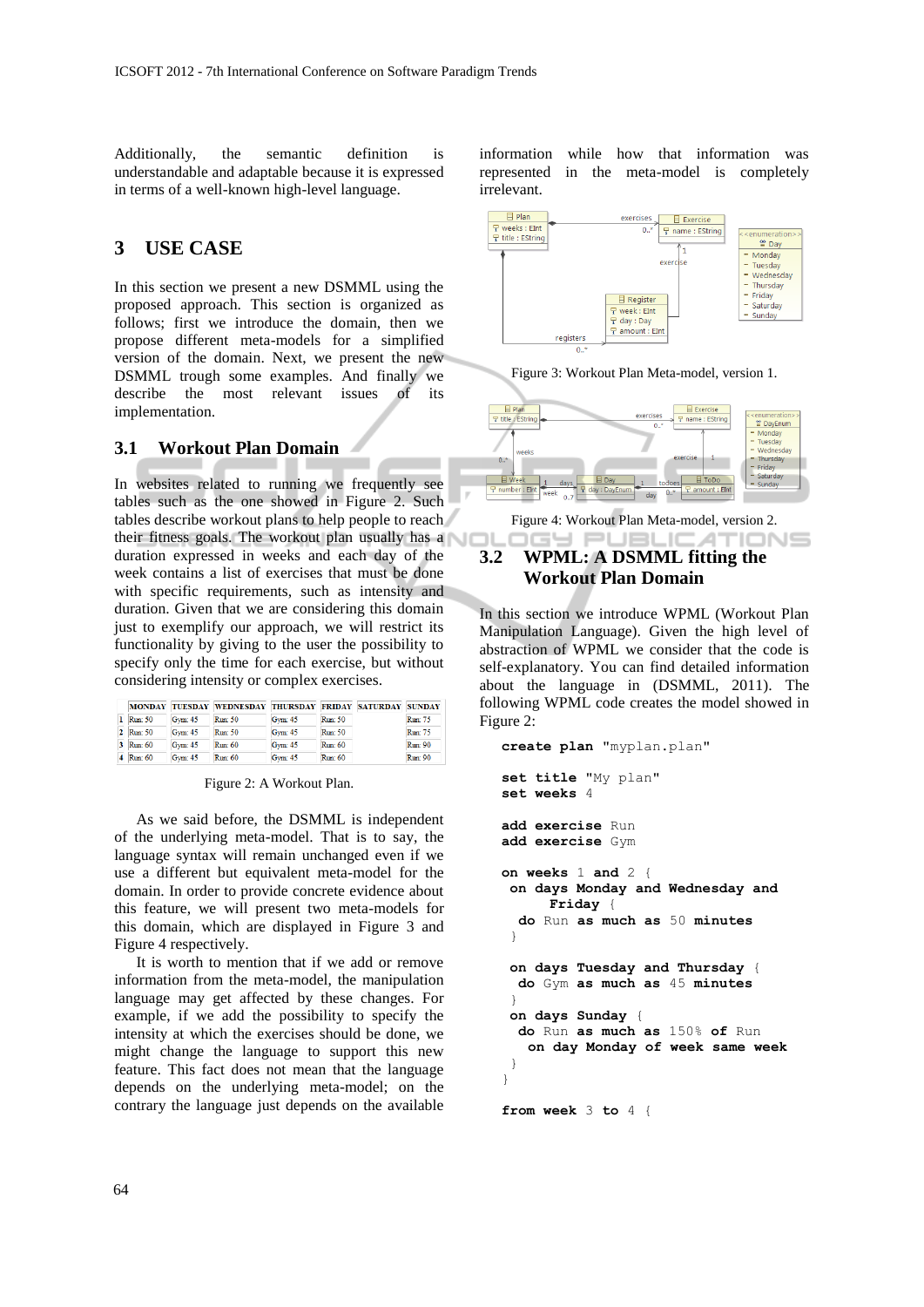NI

```
on all days {
do Run as much as 120% of Run 
        on day same day of week 1
do Gym as much as 100% of Gym 
       on day same day of week 1
}
}
```
The code exhibited above generates a new model. Additionally, WPML allows us to make changes to an existent model. Obviously, in a real situation if you have the WPML code that generates the plan you would prefer to change the code, but this may not always be the case, e.g. the model could be generated by a tool or another language. So, for example, given the model presented above, suppose we would like to increment the Running time by a 10% on the entire plan and also we would like to establish Sunday as the recovering day (day without exercises) instead of Saturday. The new plan is illustrated in Figure 5.

|           |         | MONDAY TUESDAY WEDNESDAY THURSDAY FRIDAY SATURDAY SUNDAY |                |         |                |  |
|-----------|---------|----------------------------------------------------------|----------------|---------|----------------|--|
| 1 Run: 55 | Gym: 45 | Run: 55                                                  | Gvm: 45        | Run: 55 | <b>Run: 82</b> |  |
| 2 Run: 55 | Gym: 45 | Run: 55                                                  | Gym: 45        | Run: 55 | Run: 82        |  |
| 3 Run: 66 | Gym: 45 | Run: 66                                                  | <b>Gym: 45</b> | Run: 66 | Run: 99        |  |
| 4 Run: 66 | Gym: 45 | Run: 66                                                  | <b>Gym: 45</b> | Run: 66 | Run: 99        |  |

Figure 5: Modified Workout Plan.

The WPML code to make those changes on the original model could be:

```
use plan "myplan.plan"
on all weeks {
  on all days {
     increase Run by 10%
 }
 swap Saturday and Sunday
}
```
### **3.3 WPML: Implementation**

This section covers the key aspects in the implementation of WPML. The organization of this section is as follows. First, the overall implementation schema is showed; then the functions and operations that are defined in the specific domain are implemented emphasizing their meta-model independence; finally, the WPML compiler is partially presented and the compilation results for the WPML are illustrated.



Figure 6: DSMML implementation schema using a translational approach.

Figure 6 shows an overview of the implementation schema where our domain specific manipulation language is translated to a general purpose manipulation language, in this case EOL. The EOL code generated from the WPML code imports a file named "core.eol". This file contains the implementation of all the functionality provided by the specific manipulation language, such as setting the number of weeks of the plan, adding exercises, setting the duration of each exercise per week, swapping the schedule between two days, etc.

The following code is a fragment of the file "core.eol"; it uses the meta-model showed in Figure 3:

```
operation Plan doExerciseOnDayOfWeek 
(ex:String,amount:Integer, 
day:Integer,week:Integer) {
if (amount = 0) {
 self.removeExerciseInDayOfWeek(ex,
                            day,week);
} else {
 self.getOrCreateRegister(ex,day,
              week).amount := amount;
}
}
operation Plan 
increaseExerciseByPercentOnDayOfWeek 
(ex:String,percent:Integer,
  day:Integer,week:Integer) {
var r : Register =
      self.getRegister(ex,day,week) ;
if (r<>null) {
r.amount = r.amount +
            r.amount * percent / 100;
 }
}
```

```
operation Plan swapDaysOnWeek 
 (day1:Integer,day2:Integer, 
  week:Integer) {
for (r:Register in self.registers){
```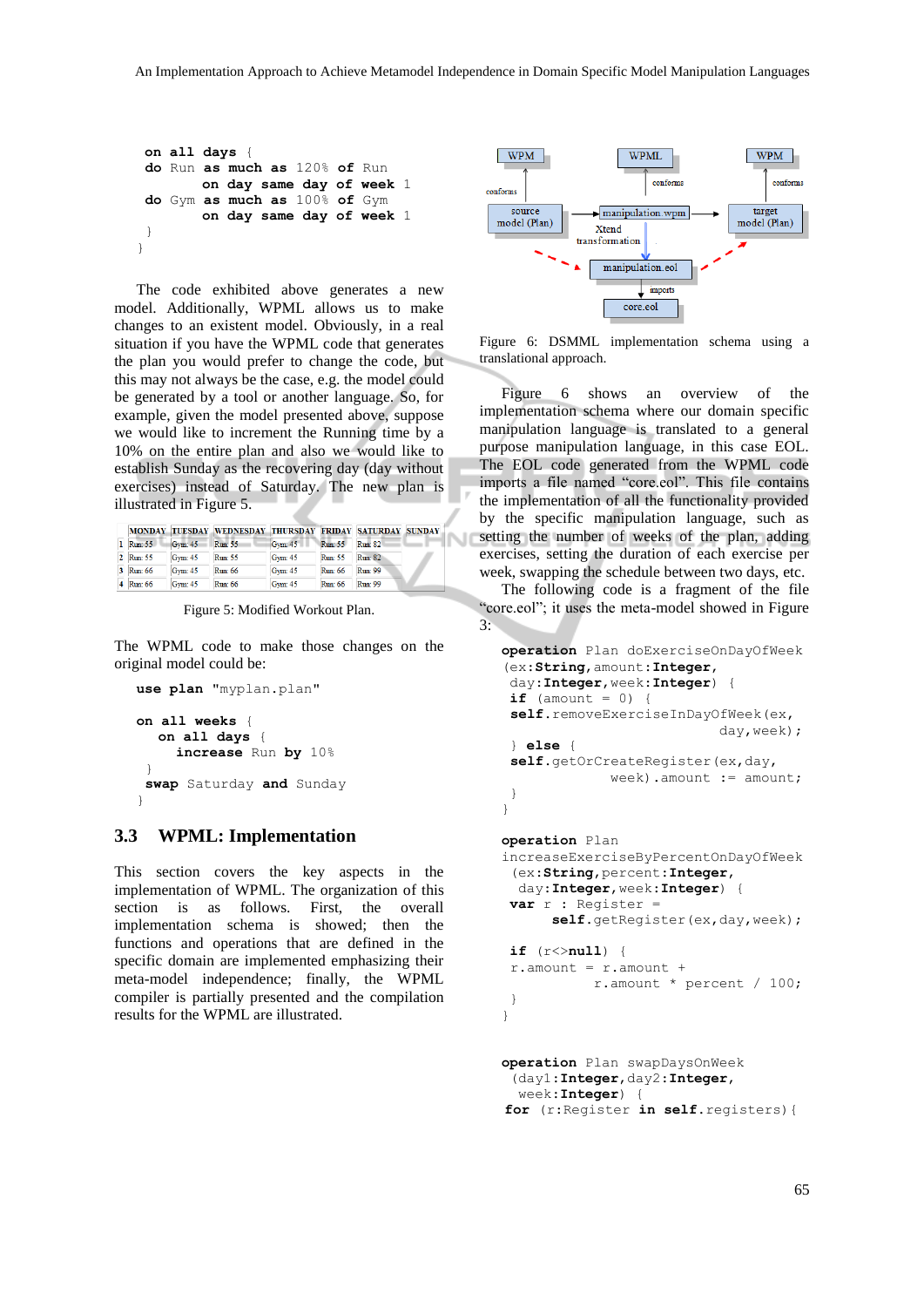```
if (r. week = week) {
   if (r \cdot day \cdot value = day1) {
       r.setDay(day2);
   } else {
        if (r \cdot day \cdot value = day2) {
       r.setDay(day1);
    }
      }
   }
  }
}
```
With the aim of showing more evidence about metamodel independence we have also implemented the language using a different meta-model. Next we present a fragment of the code contained in the file named "core.eol" adapted to the meta-model showed in Figure 4.

```
operation Plan doExerciseOnDayOfWeek 
(ex:String,amount:Integer,day:Integer,
  week:Integer) {
 if (amount = 0) {
   self.removeExerciseInDayOfWeek(ex,
day, week);
 } else {
   self.getOrCreateToDo(ex,day,
                week).amount := amount;
  }
}
operation Plan 
increaseExerciseByPercentOnDayOfWeek 
 (ex:String,percent:Integer,
  day:Integer,week:Integer) {
  var toDo : ToDo =
            self.getToDo(ex,day,week);
  if (toDo<>null) {
    toDo.amount = toDo.amount +
           toDo.amount * percent / 100;
  }
}
operation Plan swapDaysOnWeek 
   (d1:Integer,d2:Integer,w:Integer) {
  for (d:Day in self.getWeek(w).days) {
   if (d/day.value = d1)d.setDay(d2);
    } else {
   if (d.day.value = d2) {
      d.setDay(d1);
```
} Afterward, the compiler written with XTend (XText, 2011) creates an EOL file from a WPML file. This file imports the core.eol file and invokes its functions according to the WPML code. The following code is a fragment of the compiler:

```
 def compile(Manipulation m) '''
import "../src/core.eol";
var p : Plan = getPlan();
«FOR c:m.metaChanges»
  «c.compileMetaChange»
«ENDFOR»
«FOR c:m.changes»
  «c.compileWeekChange»
«ENDFOR»
\mathbf{r} \mathbf{r}…
def compileMetaChangeSetTitle(
MetaChangeSetTitle c) '''
p.setTitle("«c.title»");
'''…
def compileWeekChangeForAllWeeks(
WeekChangeForAllWeeks c) '''
for (w in Sequence{1..p.getWeeks()}) 
{
   «FOR dc:c.changes»
      «dc.compileDayChange» 
   «ENDFOR»
}<br><u>¦</u>
               JBLIC
```

```
def compileDayChangeSwapDays(
DayChangeSwapDays c) ''' 
p.swapDaysOnWeek(«c.day1.value»,
                 «c.day2.value»,w);
```
The EOL code that we show next was generated by the compiler with the WPML code given before for the creation and manipulation of a plan respectively.

```
import "../src/core.eol";
   var p : Plan = getPlan();
  p.setTitle("My plan");
  p.setWeeks(4);
   p.addExercise("Run");
   p.addExercise("Gym");
   for (w in Sequence{ 1, 2 }) {
    for (d in Sequence{0,2,4}) {
       p.doExerciseOnDayOfWeek("Run",
                                   50,d,w); 
    } 
    for (d in Sequence{1,3}) {
       p.doExerciseOnDayOfWeek("Gym",
                                  45, \mbox{\tt d}, \mbox{\tt w}) ;
    } 
    for (d in Sequence{6}) {
       p.doExerciseOnDayOfWeek("Run",
   ((p.getAmountOfExerciseOnDayOfWeek("
Run'', 0, w)) *150/100), d, w);
   } 
   } 
  for (w in Sequence{3..4}) {
   for (d in Sequence{0..6}) {
```
} } }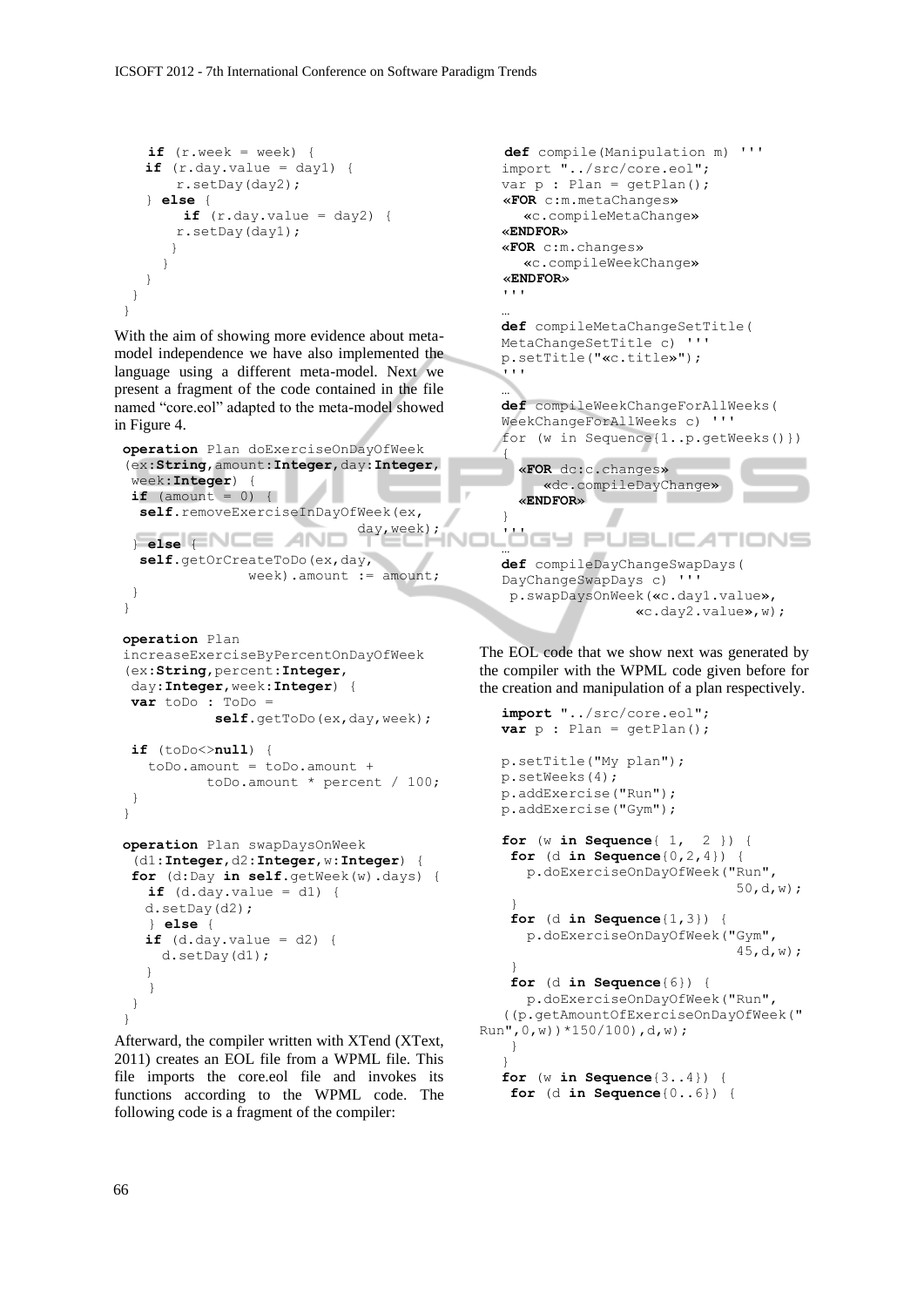ECHN

```
p.doExerciseOnDayOfWeek("Run",((p.g
etAmountOfExerciseOnDayOfWeek("Run",d,1
) *120/100, d, w);
   p.doExerciseOnDayOfWeek("Gym",((p.g
etAmountOfExerciseOnDayOfWeek("Gym",d,1
) *100/100, d, w);
   }
  }
```
The EOL code showed next is generated by the compiler with the WPML code showed before for the modification of a previously created plan.

```
import "../src/core.eol";
var p : Plan = getPlan();
for (w in Sequence{1..p.getWeeks()}) 
{
 for (d in Sequence{0..6}) {
 p.increaseExerciseByPercentOnDayOf
                  Week("Run",10,d,w);
 }
p.swapDaysOnWeek(5,6,w); 
}
```
### **4 RELATED WORK**

There are a number of features of our work that can be contrasted to previous works:

 The schema presented in this work could be considered as an evolution of the implementation schemas presented in (Irazábal et al., 2010), where the first approach covered consisted of writing a transformation in a general transformation language (e.g. ATL) taking two models as input, one with the model to by manipulated and the other with the statements to be executed, and building a model as the result of applying those statements to the model given as input; the other schema consisting in a two step transformation scenario, the first transformation (a model to text transformation) takes a model conforming the new DSMML and translates it to a general transformation language (e.g. ATL). Then, the generated transformation when executed over a model of the domain of interest performs the desired changes to it. In our current work, the transformation is written in a general transformation language (e.g. EOL) with the characteristic of being parameterised code. This way, the statements written in the new DSMML are translated (with a model to text transformation) to invocations to the previously written transformations, setting the parameters according to the elements to be manipulated. This way, the transformations are simpler and modularized.

 Abstraction and modularization of model transformations: Our approach can be seen as a technique for abstraction and modularization in that each high level manipulation (written in the DSMML) is associated with a lower level manipulation (written in a more general purpose language), but the users do not need to be aware of the details of the low level manipulations. In this sense, the works that propose techniques to build complex transformations by composing smaller transformation units are related to our proposal. In this category we can mention the composition technique described in (Kleppe A., 2006), the Model Bus approach (Blanc X., et. al., 2004), the modeling framework for compound transformations defined in (Oldevik J., 2005) and the module superimposition technique (Wagelaar D., 2008), among others. In contrast to these works, our approach generates the composed transformation specification in a simpler way, without introducing any explicit composition machinery.

 Creating languages that abstract from other more abstract languages: This subject has been intensely discussed in the literature on DSLs. For example, the MetaBorg (Bravenboer M. and Visser E., 2004) is a transformation-based approach for the definition of embedded textual DSLs implemented based on the Stratego framework. Similarly to our work, the MetaBorg approach defines new concepts (comparable to our notion of an abstract language) by mapping them to expansions in the host language (comparable to our notion of a concrete language). Johannes shows how to develop DSLs as abstractions of other DSLs by transferring translational approaches for textual DSLs into the domain of modelling languages (Johannes J. et. al., 2009). The underlying notion of an embedded DSL has been discussed in (Hudak P., 1998). The idea of forwarding has been introduced in (Van Wyk E. et. al., 2002). An important distinction between these works and our work is the application to the MDE field. The AMMA framework (Kurtev I. et. al., 2006) allows us to define the concrete syntax, abstract syntax, and semantics of DSLs. In (Jouault F. et. al., 2006) (Barbero M. et. al., 2007) (Di Ruscio D. et. al., 2009) the reader can analyze a number of scenarios where the AMMA framework has been used to define the semantics of DSLs in terms of other languages or in terms of abstract state machines (ASMs). Our proposal is similar to the one of AMMA, but we present a novel alternative, where the language semantics is realized as the interpretation of the DSMML into a general purpose model manipulation language, by means of a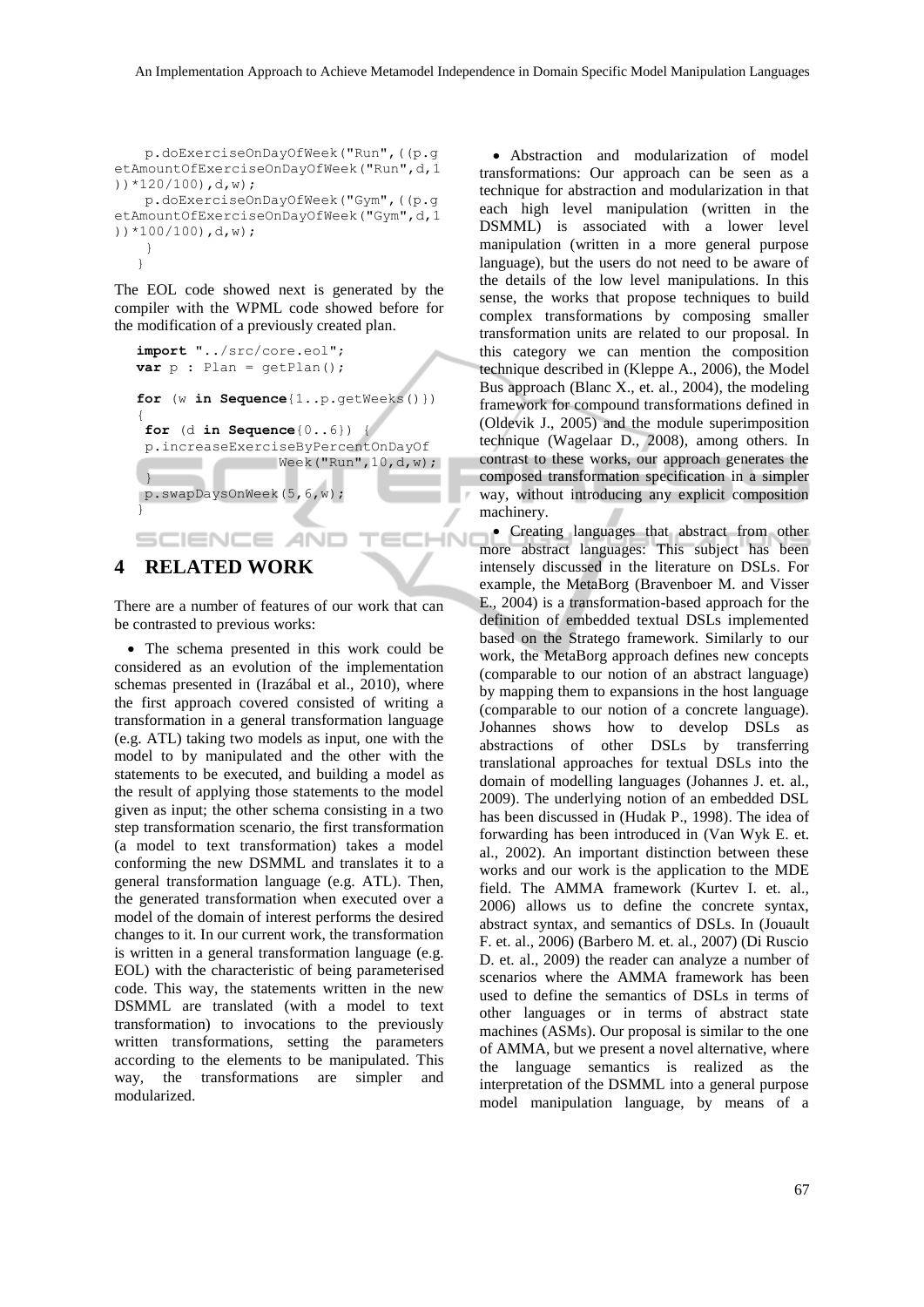transformation written in a M2T transformation language.

• Concrete-syntax-based transformations: Contrary to traditional approaches to model transformation, our approach, such as the one presented in (Baar T. and Whittle J., 2007), uses the concrete syntax of a language for expressing transformation rules. The claim is that this simplifies the development of model transformations, as transformation designers do not need deep knowledge of the language's metamodel. In our approach, we use the abstract DSMML with a similar purpose: users do not need to count with any knowledge of the abstract syntax of the involved modeling languages; they just use the simple syntax of the DSMML.

# **5 CONCLUSIONS**

In this article we have explained the concept of domain specific model manipulation language, that is to say model manipulation languages tailored to a specific domain. In contrast to well-known model manipulation languages, such as EOL and ATL, the language syntax and semantics are directly related to a specific domain and/or kind of manipulation, making manipulation easer to write and understand.

In contrast to an approach where a general purpose model manipulation language is used, our approach provides the following benefits: the complexity of model manipulation programs gets reduced. A program is composed by few lines of high expressive commands. Domain experts will feel more comfortable using a specific language with constructs reflecting well-known concepts (such as, exercise and week in our example); consequently it is predictable that they will be able to write more understandable and reusable manipulation programs in a shorter time. Manipulation developers do not need to know the intricate details of the model manipulation languages, as these are encapsulated in the DSL constructs. This leads to a natural separation into a language designer and a manipulation programmer role, with a reduced learning effort for the later.

Also, we have proposed an implementation schema in which the transformation that compiles the DSMML sentences consists of invocations to previous defined operations written in a well known transformation language (e.g. EOL). This fact provides several advantages: the language semantics is formally described; it is executable; the semantics is understandable because it is written in a wellknown language; the semantics can be easily modified by adding new transformation rules or even by radically changing the target language. Although this transformation may be considered as a compiler, the amount of programming skills required to create it is smaller than for creating a compiler to source code.

As an experimental example in this article we have reported the definition of a DSMML in the domain of workout plans and we have described its implementation using MDE tools. The experience was successful; showing the advantages of defining DSMML for model transformations within the same language, that is to say, transformations that locally change an existent model producing a new model that conforms to the same metamodel. Currently we are working in the definition of other DSMMLs in other domains.

It is also important to take the benefits coming from the platform-independence of the model manipulation language into account; on one hand the language is independent of the underlying metamodel and on the other hand we are able to transform and execute the manipulation programs onto different model manipulation platforms, in the examples we have used EOL and ATL, but any other manipulation language can be used.

### **REFERENCES**

- ATLAS MegaModel Management. (2006). http:// www.eclipse.org/gmt/am3/.
- Baar, T., and Whittle, J. (2007). On the Usage of Concrete Syntax in Model Transformation Rules. In Book: Perspectives of Systems Informatics. *LNCS 4378*, Springer Heidelberg, Berlin.
- Barbero, M., Bézivin, J., and Jouault, F. (2007). Building a DSL for Interactive TV Applications with AMMA. In *Proceedings of the TOOLS Europe 2007 Workshop on Model-Driven Development Tool Implementers Forum.* Zurich, Switzerland.
- Blanc,X., Gervais, M., Lamari, M. and Sriplakich, P. (2004). Towards an integrated transformation environment (ITE) for model driven development (MDD). *In Proceedings of the 8th World Multi-Conference on Systemics, Cybernetics and Informatics* (SCI'2004), USA.
- Bravenboer, M., and Visser, E. (2004). Concrete syntax for objects: Domain-specific language embedding and assimilation without restrictions. *In OOPSLA'04: Proceedings of the 19th Annual ACM SIGPLAN Conference on Object-Oriented Programming, Systems, Languages, and Applications*, ACM Press. pp. 365–383.